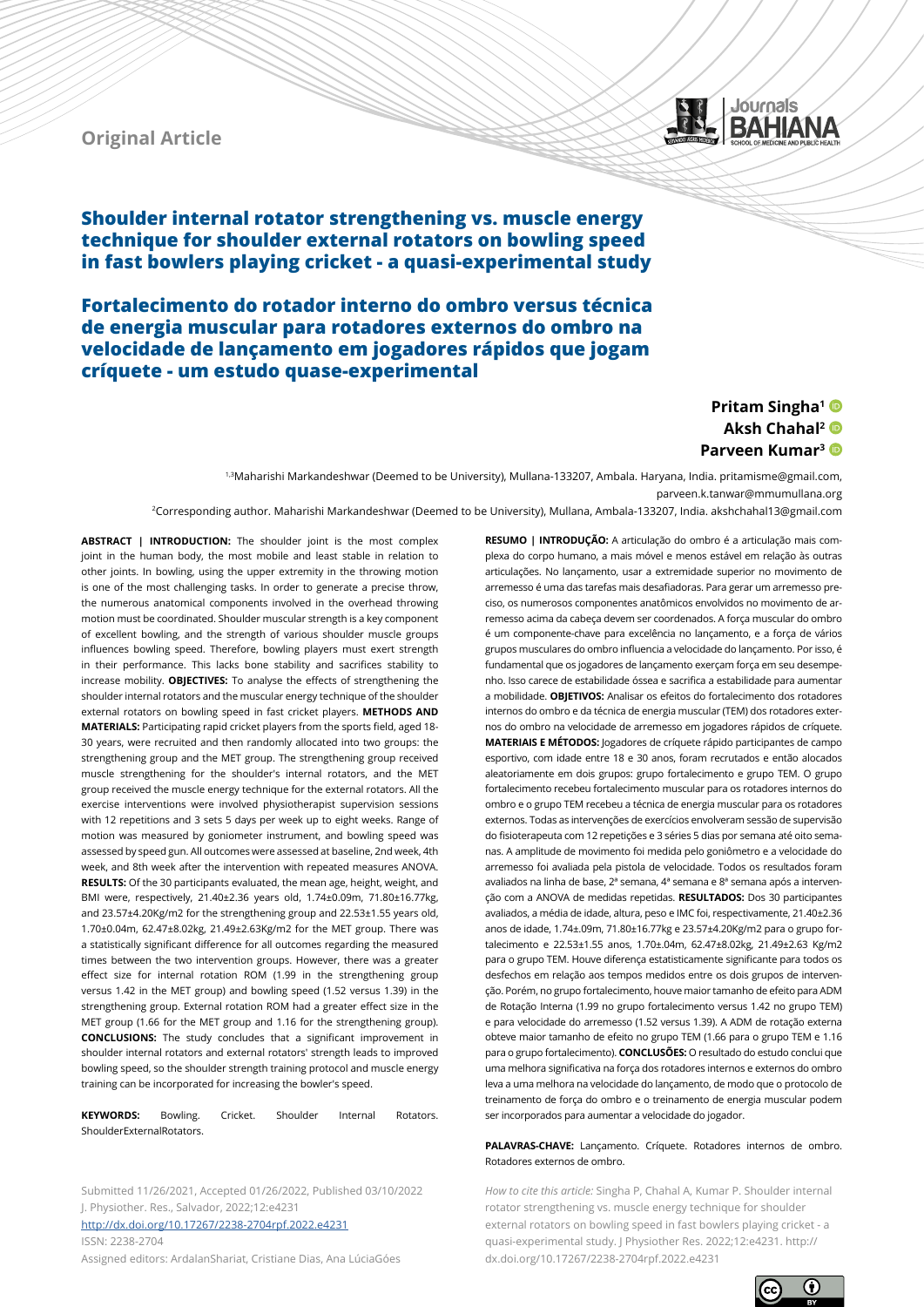### **Introduction**

Cricket is one of the most popular games in the world. This sport has received considerable research attention, which appears to have coincided with an increase in cricket's global audience. As a result, research into the determinants of speed bowling has also become prominent. $1$  A combination of many factors determines success in medium-fast bowling (Medium Pacers). In highlighting the speed of the ball as it is thrown, a fastball toss reduces the time available for a batsman to detect and use the toss information and execute an appropriate motor response. To achieve high ball-throwing speeds: the player's torso must flex, extend, lateralize, and rotate the body in a short period. The body must absorb ground reaction forces of up to six times the body weight.<sup>[2](#page-8-1)</sup>

The speed at which the ball is thrown contributes to rapid bowling success by reducing the time the batter must assess the ball's trajectory and decide which shot to play. The recent surge in interest in this sport has led to greater professionalism for elite or first-class players who can play a large volume of matches in a calendar year with three formats: T-Twenty (T20) being a 3-hour match, one-day (OD) lasting 6-7 hours and multi-day (MD) played between 3 and 5 days, different physical qualities are required for cricket players. These players have distinct roles while playing as a team, bowling, or field hitting (i.e., fast, medium, or slow speed), so they require specific fitness qualities for strength and conditioning based on their roles.<sup>[2](#page-8-1)</sup>

In cricket, during fast bowling, the pitcher's throwing speed has a strong influence on the throw.<sup>[3](#page-8-2)</sup> Underweight and overweight implement training, known as Modified Implement Training (MIT), is a recognized method of increasing pitch speed. When throwing a ball, the shoulder joint maintains the force generated by the torso and legs. This pitch release puts heavy pressure on the surrounding muscles, ligaments, bones, and soft tissue. This joint regulates the maximum throwing movement, generating high-speed force and torque, causing severe stresses.<sup>[4](#page-8-3),[5](#page-8-4)</sup> These stresses are highly related to pathologies of the glenohumeral joint.

Fast bowling requires a basic sequence to achieve biomechanically correct bowling technique and posture. This sequence can be divided into five main steps: running, pre-delivery stride, delivery stride (back foot and front foot contact), ball release (in/out), and then forward.<sup>[2](#page-8-1),[6](#page-8-5)</sup> Several categories of research have documented that the internal rotation range is smaller than the external rotation in maximal players is called the Glenohumeral Internal Rotation Deficit  $(GIRD).$ <sup>[3](#page-8-2)</sup> Literature says that the strength of the outer rotators is about 65% greater than the strength of the inner rotators. During bowling, the shoulder internal rotators are more involved in the thrust phase of the arm using concentric contractions of these muscles; on the other hand, the external rotators are usually involved during the decay phase.

Fast bowling requires the arm to be rotated around 60000.s-1, which requires shoulder integrity. Cricket players are susceptible to injuries from the overuse of repetitive training. This results in a decrease in shoulder joint ROM leads to joint pain, which decreases the performance rate of these players.<sup>[3](#page-8-2)</sup> Therefore, in addition to the technical skills required for performance, they also need a high level of aptitude.<sup>7</sup>

Also, these injuries are common in athletes who shoot overhead. This repetitive overhead movement causes bone adaptations in athletes with immature skeletons. With training, torque and force cause changes in the range of motion specifically increased external rotation and decreased internal rotation, resulting in GIRD.<sup>[8](#page-9-0),[9](#page-9-1)</sup> In fact, athletes who perform these movements develop adaptations in the dominant shoulder that alter their passive range of motion (ROM)[.4](#page-8-3) During their sporting careers in cricket, baseball, volleyball, and basketball, 30% of athletes have suffered injuries in the shoulder. The most common injuries were subacromial impingement syndrome, rotator cuff tendinitis, glenohumeral ligament injury, and other muscle or ligament injuries, representing 27% and 24% of the total of these injuries. Thus, shoulder injuries continue to affect cricket athletes, despite progress in diagnostic and therapeutic measures. $10$  However, there is little data on the occurrence of specific shoulder injuries in these athletes. $5$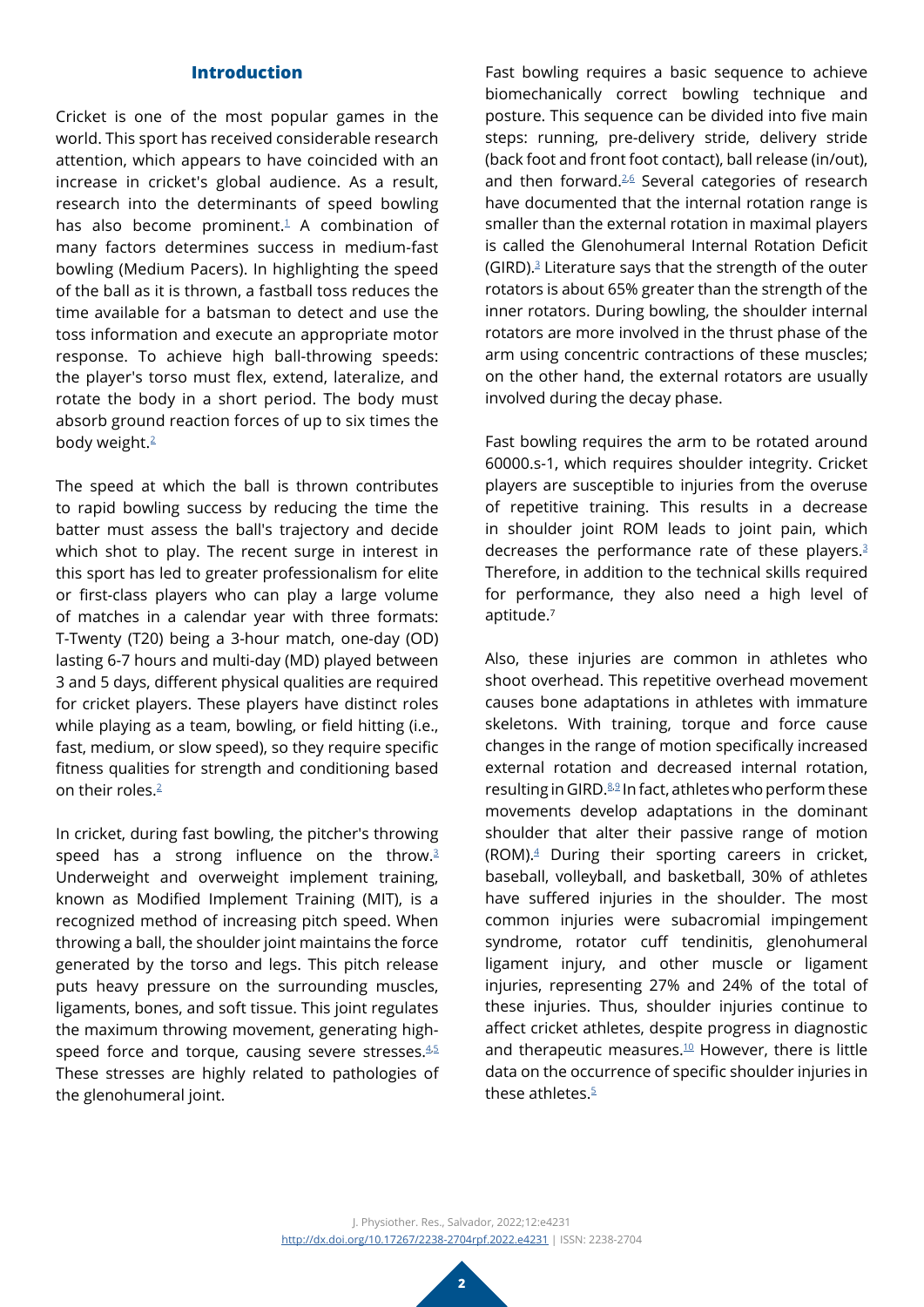Studies have not shown the negative effects of undershooting and overweight implements on throwing control or risk of injury.[11](#page-9-3)[-13](#page-9-4) A recent biomechanical study shows that these throws can produce variations in kinematics (specifically in arm, trunk, pelvis, and shoulder speeds). No increase in arm kinetics and maximal crow-hop throwing effort with the same implements can increase shoulder angular velocity IR and elbow varus torque. $2,7$  $2,7$  Considering the primordial levels of maximum arm speeds and distances that persist due to the long duration of the throwing movements, the shoulder joint experiences an excess of force.

As an effect of repetitive exposure and high loads, specific maladjustments occur, usually in the shoulder joint's bone and soft tissue structures. It often has a variation in shoulder ROM on the throw, a more lateral rotation, and a decreased medial rotation ROM. $11$ An instigated humeral retroversion that basically causes a uniform change in motion, the extended limb, the externally rotating joint, causes reduction of internal rotation. However, a subsequent contraction of the shoulder capsule can result in a shortened glenohumeral IR without a marked enhancement in the ER; attenuated horizontal adduction makes the joint highly subject to injury.<sup>[12](#page-9-6),[13](#page-9-4)</sup>

Traditionally, the treatments applied in this clinical condition to avoid tissue damage are protection, rest, ice, compression, and elevation (PRICE).<sup>[14](#page-9-7)</sup> Although this is the effective protocol, low-intensity pulsed ultrasound, and electrical stimulation are also used in neuromuscular disorders in injured cricketers, especially bowling players.[14](#page-9-7) Other applied techniques are isometric exercises, and muscle energy technique is also used for therapeutic benefits. The study indicated that strengthening the shoulder internal rotators and shoulder external rotator MET helped increase bowling speed in healthy individuals, but their individual effects have not yet been proven.[15](#page-9-8)

The study's main objective compared the effects of strengthening the shoulder internal rotators and external rotator muscle energy technique on bowling speed in fast cricket players. The null hypothesis states that strengthening the internal rotator muscles of the shoulder influences bowling speed and ROM in fast players. On the other hand, the use of a muscle energy strategy for the external

rotator muscles of the shoulder has a significant impact on the bowling pace of fast players. As a result of this study, it will be demonstrated whether strengthening the internal rotator muscles of the shoulder and employing a muscular energy approach to the external rotators can help fast bowlers increase their bowling speed.[15](#page-9-8)

# **Methods and materials**

This quasi-experimental study design was used in this study. The study was conducted at the Department of Physiotherapy, Sports Physiotherapy Laboratory, Maharishi Markandeshwar (Deemed to be University), Mullana, Ambala, Haryana, India.. Study was approved by the Institutional Ethical and Research Committee of Maharishi Markandeshwar Institute of Physiotherapy and Rehabilitation, Maharishi Markandeshwar (Deemed to be University), Mullana, Ambala, Haryana, India, reference number MMDU\ IEC\1531 on 10/12/2019. It was registered in the Clinical Trials Registry - India (CTRI/2020/06/026046) on 06/23/2020). Inclusion criteria are male rapid launchers, age 18-30 years, launchers without injury to the anterior and ligamentous muscles of the shoulder. Exclusion criteria include the history of fractured shoulder, open wound in the upper limb, previous shoulder surgery between 6 months to 1 year. Participants were recruited from Maharishi Markandeshwar (Deemed to be University), Mullana, Sports Field.

The sample size was calculated using the G\*power tool. Internal rotation ROM values for studies related to healthy fast bowlers were considered. Mean pre-20.7 and mean post- 32.08, effects size– 1.13. The level of significance was set at 0.05. To obtain a power of 95%, a sample size of n=14 in each group. Moreover, considering a 30% dropout rate, a final sample of n=20 in each group.<sup>15</sup>

# **Simple randomizationof groups**

We got 30 envelopes of the same size, covered with a sheet of carbon paper, to avoid transparency. In 15 envelopes, the Strengthening Group was identified. In the other 15, the MET Group. Subsequently, they were covered with sheets of A4 paper and then sealed.

J. Physiother. Res., Salvador, 2022;12:e4231 <http://dx.doi.org/10.17267/2238-2704rpf.2022.e4231> | ISSN: 2238-2704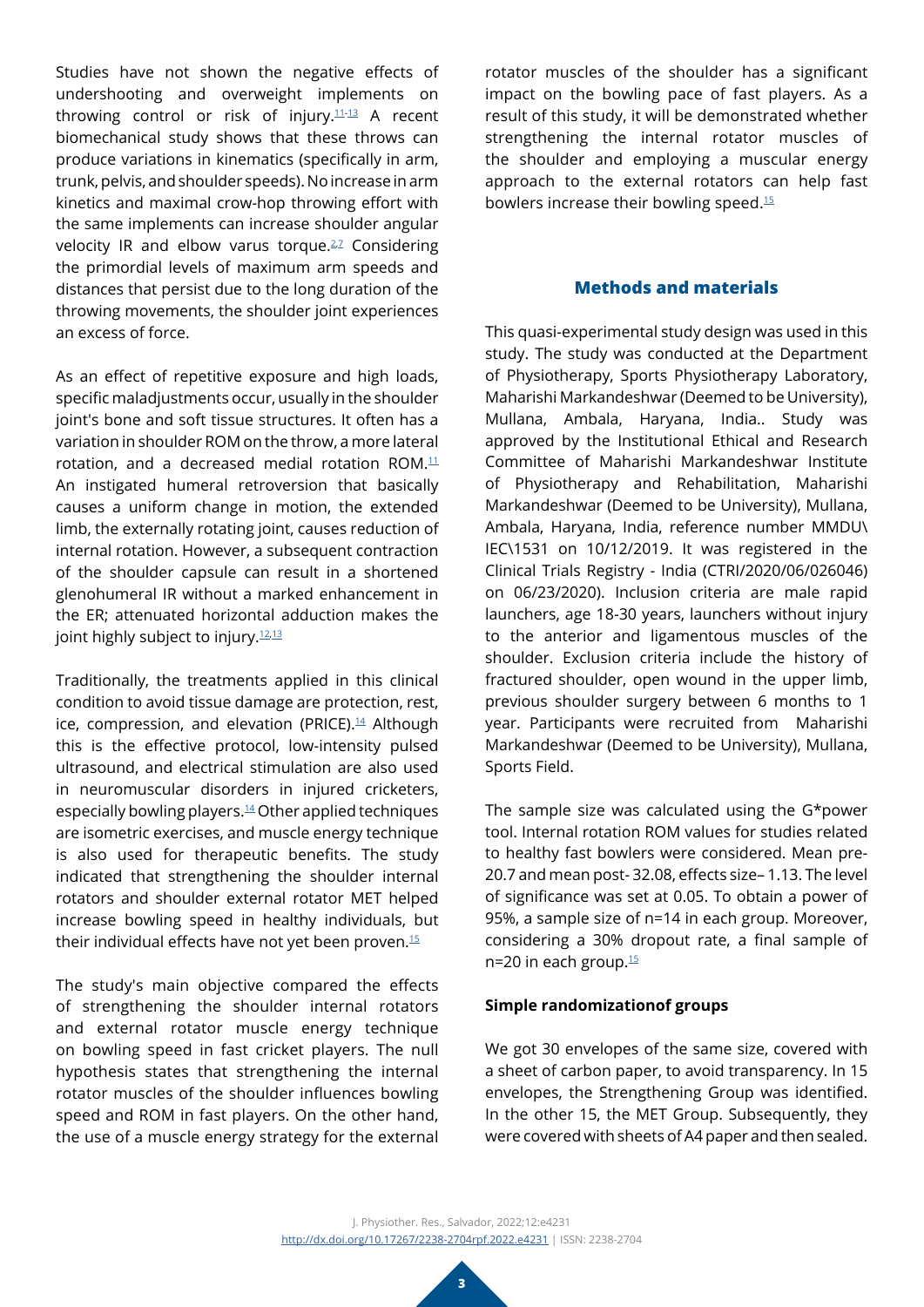All envelopes have been mixed and shuffled well. After properly shuffling the envelopes, a number from 1 to 30 was placed in sequential order.<sup>16</sup> Participants were randomly and equally (1: 1) allocated to the Strengthening Group (Internal rotators strengthening) and Strengthening Group (muscle energy technique of external rotators) with the aid of the lottery method. Participants were unaware of the treatment received.

The sealed sequentially numbered and opaque envelopes were kept in a dry and airtight container until the respective groups were assigned to the participants. Each time the participants were enrolled, the envelope was drawn according to the serial number, and the participants were randomly allocated to the Strengthening Group and MET Group.<sup>[17](#page-9-10)</sup>

 Before starting any treatment, contraindications related to the shoulder and cervical region were investigated. A baseline measurement was taken; between baseline and week 8, the measurement of week 2 and week 4. After a thorough participant assessment and documentation of outcome variables, the physical therapy intervention was administered. All participants in the Strengthening Group underwent strengthening of the shoulder internal rotators, and in the MET Group the muscle energy technique (MET) of the external rotators. The post-result measurement was performed in the 8th week.

# **Procedures**

# **Internal rotators muscle strengthening Subscapularis and Teres major Strengthening**

Diagonal pattern: Subject stood with his back to the wall, knees slightly bent and feet shoulder-width apart in a split stance. The elastic resistance cord (Blue with easy resistance, 5.0 Ib, and Green with heavy resistance. 4.5 Ib) is seized at shoulder height with the elbow slightly bent, and the humerus in a neutral position abducted to 90°.

The participant flexed horizontally, adducted, and internally rotated the humerus until the hand reached the anterosuperior iliac spine opposite the resistance. The humerus was rotated internally by 90° progressively during the movement, starting at the initial position and ending at the moment of touching the anterosuperior iliac spine. When the participant's hand touched the anterior superior iliac spine, it slowly returned to the starting position by rotating externally, extending horizontally, and abducting the humerus.[18](#page-9-11) Strengthening exercises were involved physiotherapist supervision sessions with 12 repetitions and three sets five days per week up to eight weeks.



**Figure 1.** Strengthening exercise of internal rotators of shoulder joint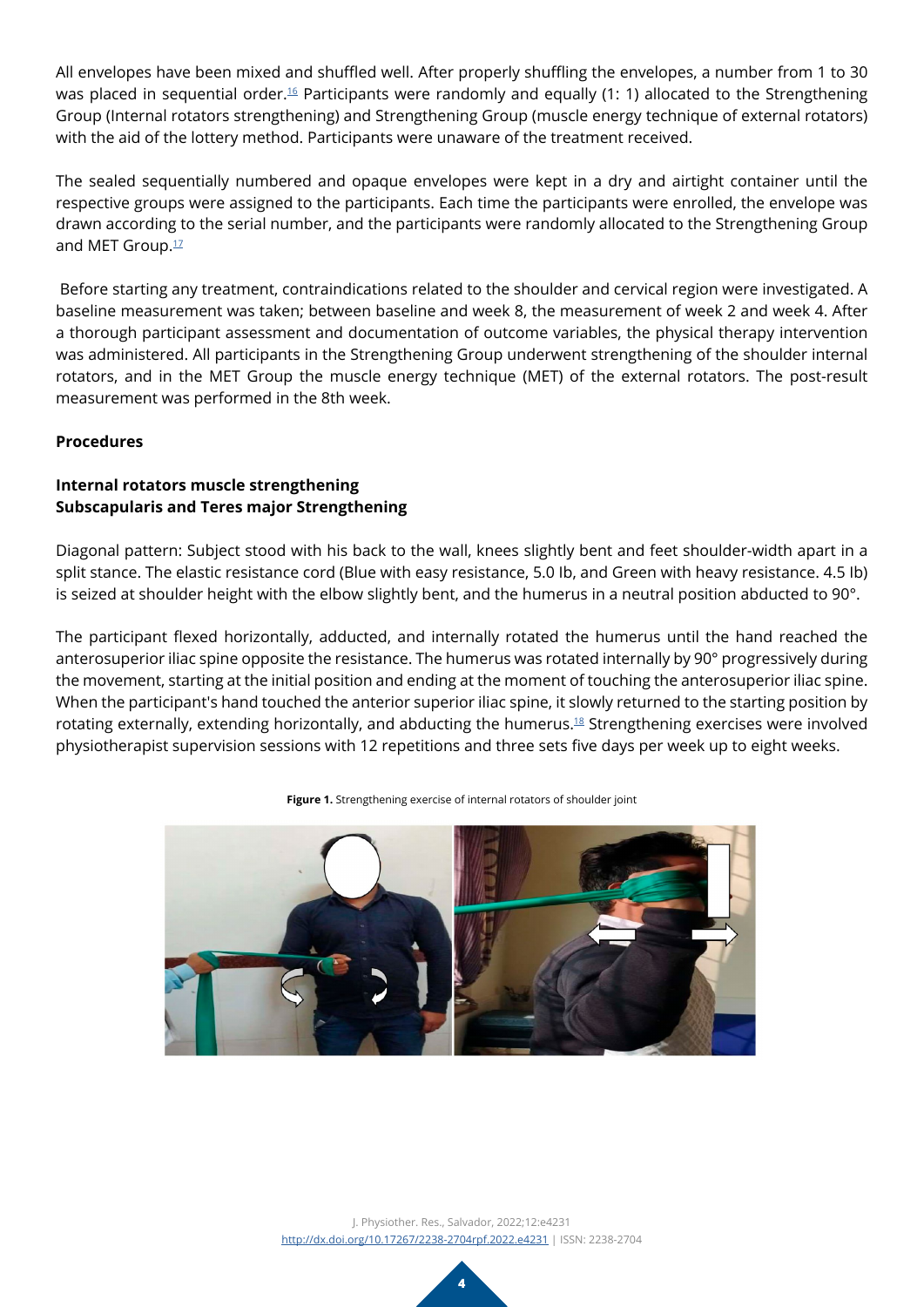### **Strengthening of latissimus dorsi**

Resistance Band Pulls Back and Down: Begin this exercise by standing or kneeling with the back straight and holding a resistance band in front of the subjects. Slowly pull the arms back, bringing the shoulder blades together and keeping the back and elbows straight. Slowly pull the resistance band up to the hips. Hold for 10 seconds and return to starting position. Strengthening exercises were involved a physiotherapist supervision session with 12 repetitions and 3 sets five days per week up to eight weeks.

### **Strengthening the pectoralis major**

Weathered external shoulder rotation with 45-degree to 60-degree band with elbows bent 90 degrees. Resisted "rowing" shoulder extension with elbow flexion with a band attached to the feet in the longseated position. Also, resisted "rowing" shoulder extension with elbow flexion towards the abdomen with a band attached to the feet in the mini squat position. Strengthening exercises were involved a physiotherapist supervision session with 12 repetitions and three sets five days per week up to eight weeks.

# **Shoulder External Rotator (MET) Muscle Energy Technique**

Subject's position: supine on the assessment table, shoulder in 90º abduction and elbow in 90 º flexion. The therapist stabilized the shoulder in the acromion process with one hand and the therapist's other hand to passively move the subject's arm into the internal rotation position until reaching where a first barrier was felt. Participants were asked to perform a 10-second isometric contraction at 25% toward lateral rotation against the force exerted on the forearm distally. The same pattern should be followed against an opposing force provided on the distal forearm with the internal rotation of the arm in question. Active assisted stretching was applied. Stretching was maintained for 10 seconds, 12 repetitions, and 3 sets 5 days per week up to eight weeks[.18](#page-9-11)

### **Outcome measures**

All outcomes were assessed at baseline, 2nd week, 4th week, and 8th week after the intervention. All instruments used for assessment during the intervention would have good validity and reliability. Here, outcome measures were assessed using a universal goniometer, and a radar gun measured bowling speed.

### **Range of Motion**

During the test, the range of motion measurements used a goniometer to measure the internal and external rotation of the shoulder in both the dominant and non-dominant arms. Measures with the athlete lying in the lateral decubitus position.<sup>[19](#page-9-12)</sup> In the supine position, the head of the humerus is more likely to slide forward into the glenoid cavity, causing irritation in the anterior part of the shoulder, leading to inaccurate measurements. The athlete can compensate for the lack of range of motion through anterior or posterior rotation of the shoulder.<sup>[20](#page-9-13)</sup>

In the lateral decubitus plane, the humeral head is more advantageous to rotate externally and internally without the humeral head sliding. The investigator who performed this portion of the study was a certified strength and conditioning trainer with seven years of experience and was specifically trained to measure shoulder range of motion using standard tools. The investigator passively moves the arm until the tension reaches and measures the angle of movement.

The intraclass correlation coefficient (ICC) of the trained clinician who performs a full range of shoulder movement tests must be reliable.<sup>[20](#page-9-13)</sup>

### **Bowling speed measurement**

Measuring bowling speed with radar is similar to measuring the speed of a moving car. Also known as a speed gun, speed measuring equipment consists of a transmitter and a receiver. $21$  It measures speed by sending a radio wave reflected by the object along its path. In this case, it is a cricket ball. The weapon receives this echo and applies the principle of the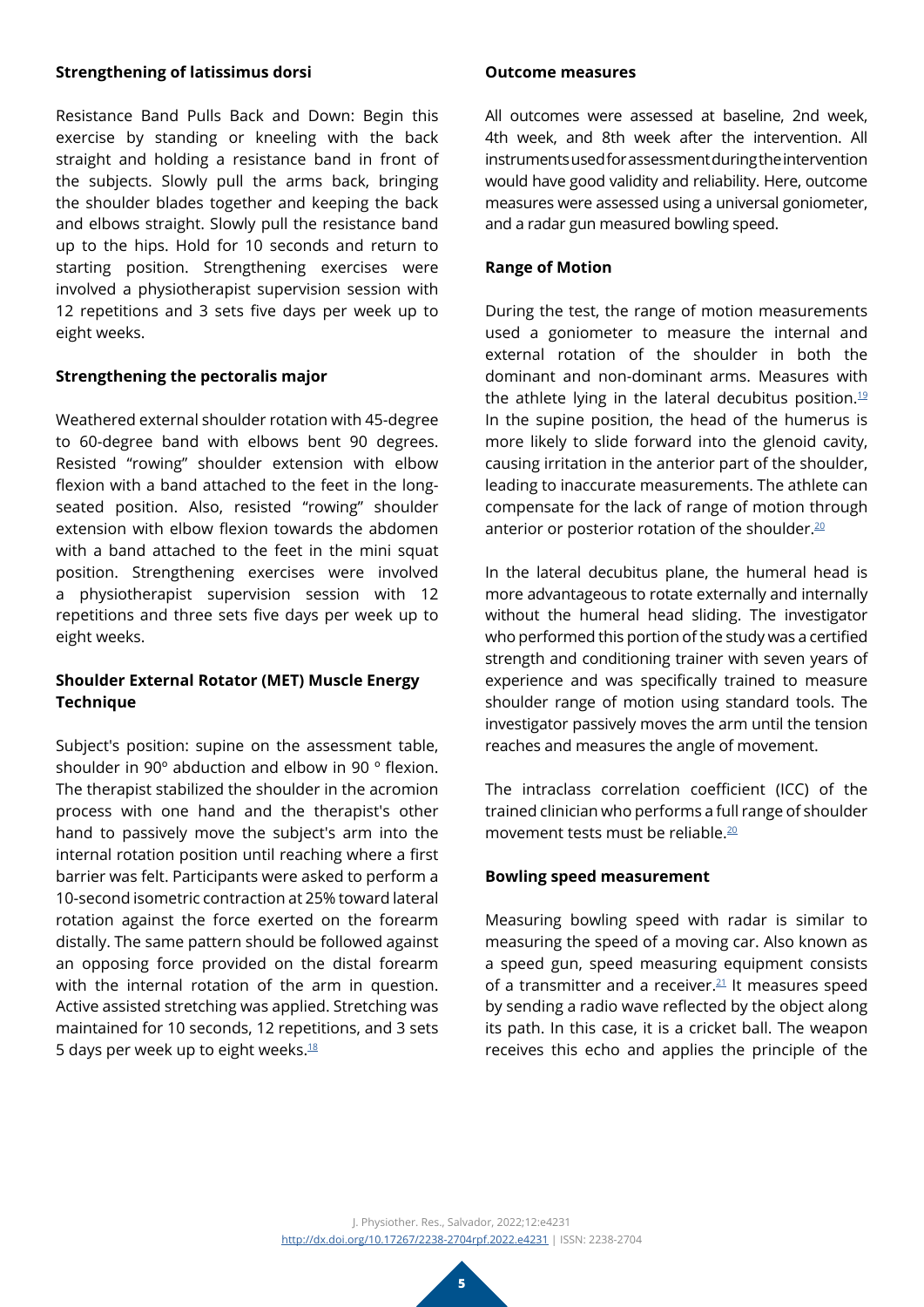Doppler effect (the change in the wavelength or frequency of a wave as it approaches or moves away from the observer) and calculates the ball's velocity. The total treatment duration for both groups is 1 hour/session for five days in weeks. Total treatment protocol continued for eight weeks (2 months).

# **Statistical analysis**

Data were analyzed using statistical software Statistical Package for the Social Sciences (SPSS) 20.0 (Armonk, New York: IBM Corporation). Shapiro- Wilk test was used as the sample size was less than 50 To assess the normality of data. As data followed a normal distribution (p≥0.05), a parametric test was applicable. Withingroup data analysis was performed by ANOVA of repeated measures. The p-value  $\leq$  0.05 was considered statistically significant. The effect size was calculated by Cohen's d method for within the group by the formula: (M1-M2)/SDPr[e22,](#page-9-15) where M1 was the Mean of post-intervention value, M2 was the Mean of pre-intervention values, and SD was the standard deviation of pre-intervention values and post hoc retrospective power analysis was done by using G\* power software.<sup>23</sup>

# **Results**

From November 2020 to February 2021, 30 participants were assigned to five days a week of exercise group and control group, Figure 2.



**Figure 2.** Flow chart of the study

J. Physiother. Res., Salvador, 2022;12:e4231 <http://dx.doi.org/10.17267/2238-2704rpf.2022.e4231> | ISSN: 2238-2704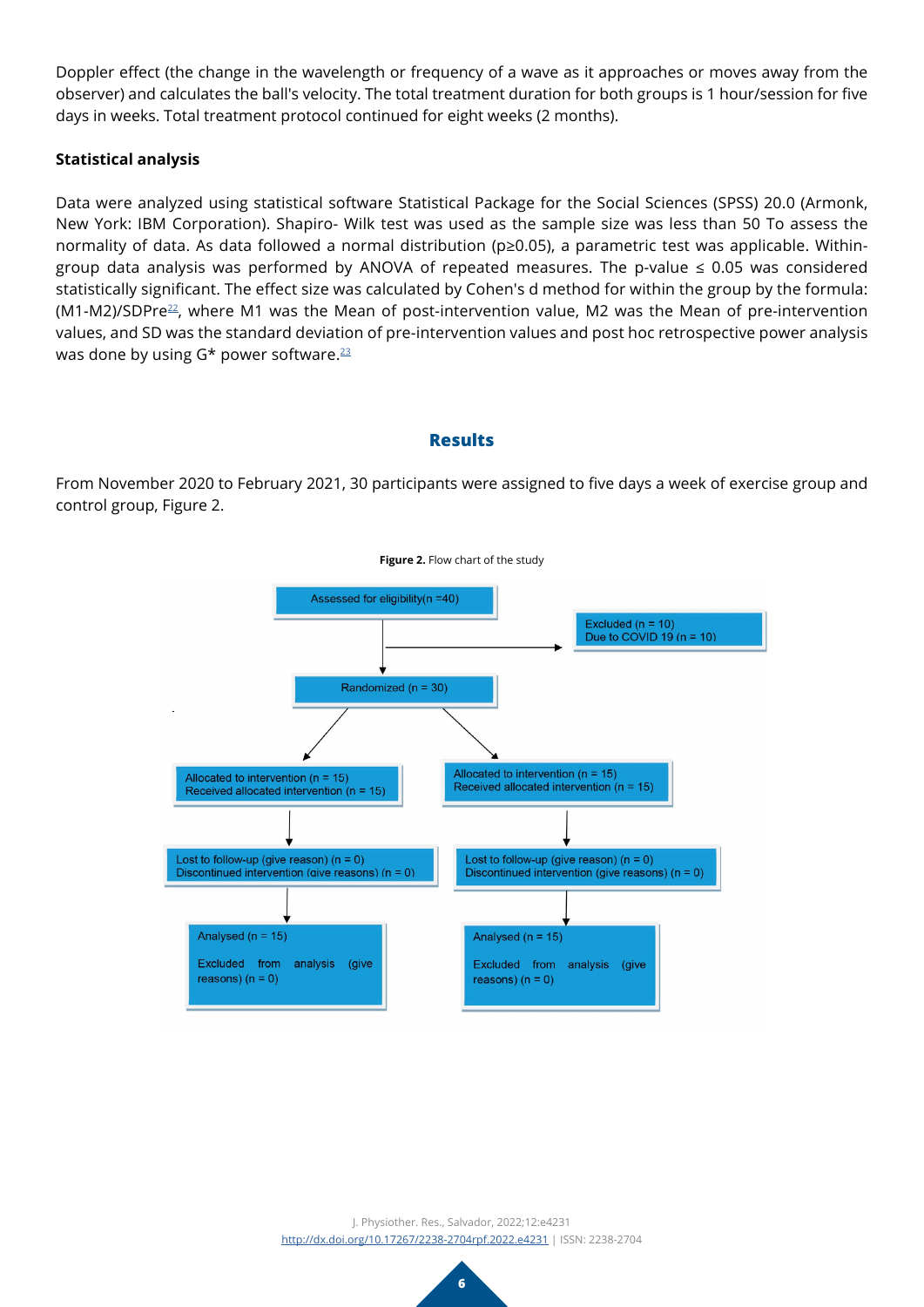Demographic characteristics of the male rapid launchers are expressed as mean and SD. The analysis revealed no significant difference in Age, Height, Weight, and BMI between the groups, Table 1.

|                            | Age              | Height (m)      | Weight (Kg) | BMI ( $\text{Kg/m}^2$ ) |
|----------------------------|------------------|-----------------|-------------|-------------------------|
| <b>Strengthening Group</b> | $21.40 \pm 2.36$ | $1.74 \pm 0.09$ | 71.80±16.77 | $23.57 + 4.20$          |
| $(N=15)$                   |                  |                 |             |                         |
| Mean± SD                   |                  |                 |             |                         |
| MET Group (N=15)           | $22.53 + 1.55$   | $1.70 \pm 0.04$ | 62.47±8.02  | $21.49 + 2.63$          |
| Mean±SD                    |                  |                 |             |                         |
| p-value                    | 0.131            | 0.208           | 0.062       | 0.117                   |

**Table 1.** Demographic characteristics, Weight, Heightand BMIin fast cricket players (n = 30)

Abbreviations: N- Participants, MET- Muscle Energy Technique, m- Meter, Kg- Kilogram, SD- Standard Deviation; TEST T Student Independent.

There was a significant difference in IR ROM, ER ROM, and Bowling Speed between Baseline, 2nd week, 4th week, and after 8th week in all variables in Within-group comparisons of Strengthening group, Table 2.

**Table 2.** Within-group comparison of IR ROM, ER ROM and Bowling Speed in Strengthening group of fast cricket players (n = 30)

| <b>Variables</b> | <b>Outcome Measures</b>    | Mean± SD         | p-value   | <b>Effect Size</b> |
|------------------|----------------------------|------------------|-----------|--------------------|
| IR ROM           | Baseline                   | 54.87±6.78       | $0.001*$  | 1.91               |
|                  | After 2 <sup>nd</sup> Week | $60.00 \pm 6.07$ | $0.001*$  |                    |
|                  | After 4 <sup>th</sup> Week | 62.33±3.85       | $0.001*$  |                    |
|                  | After 8 <sup>th</sup> Week | 65.00±3.14       | $0.0001*$ |                    |
| ER ROM           | Baseline                   | 66.53+10.59      | $0.03*$   | 1.16               |
|                  | After 2 <sup>nd</sup> Week | 69.80±9.21       | $0.03*$   |                    |
|                  | After 4 <sup>th</sup> Week | 71.20±7.26       | $0.04*$   |                    |
|                  | After 8 <sup>th</sup> Week | 77.00±7.02       | $0.001*$  |                    |
| Bowling Speed    | Baseline                   | 87.13±6.46       | $0.04*$   | 1.52               |
|                  | After 2 <sup>nd</sup> Week | 90.93±8.01       | $0.04*$   |                    |
|                  | After 4 <sup>th</sup> Week | 93.60±9.95       | $0.003*$  |                    |
|                  | After 8 <sup>th</sup> Week | 101.07±11.28     | $0.0001*$ |                    |

Abbreviation: IR- Internal Rotator, ER- External Rotator, SD- Standard deviation.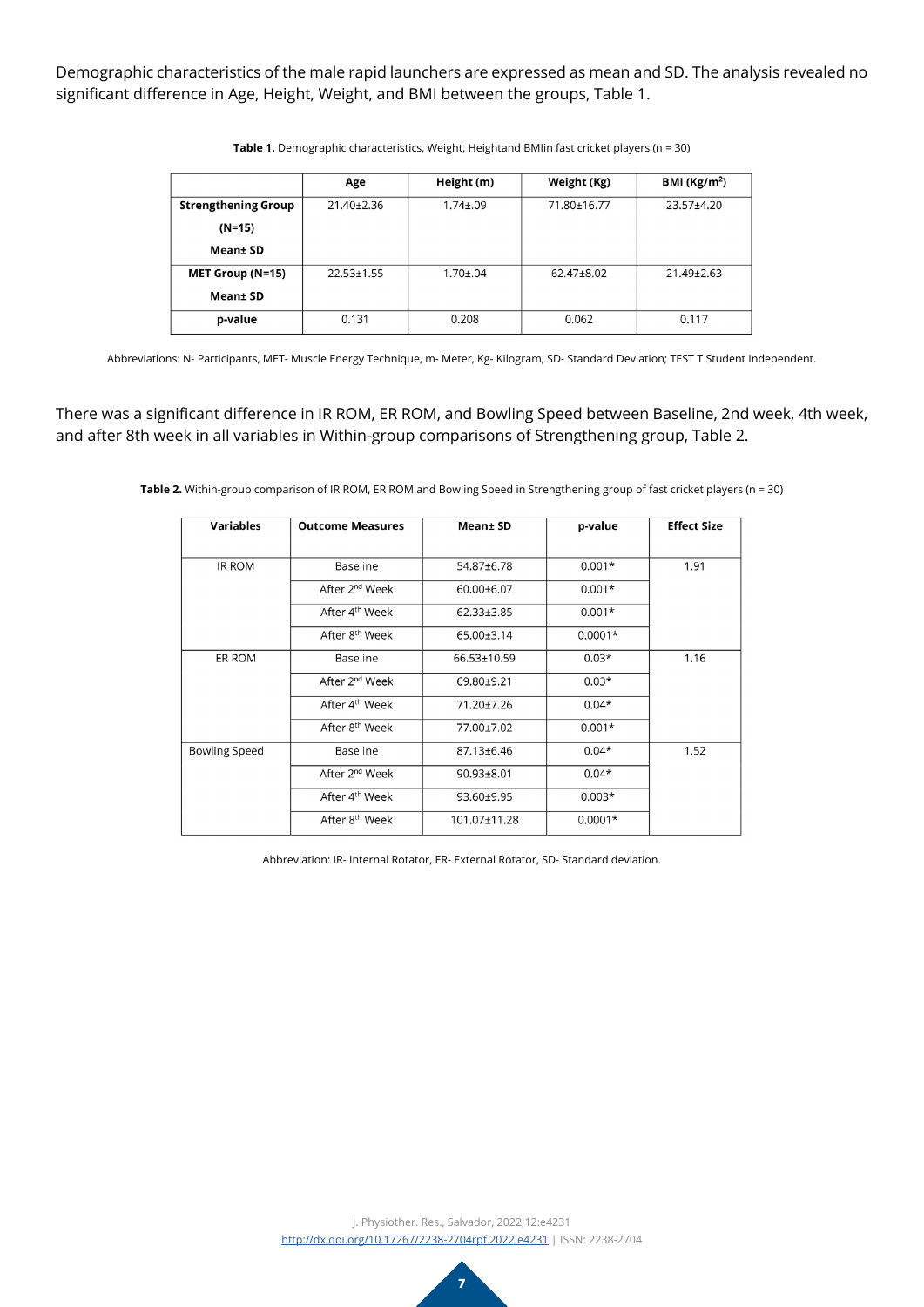The same occurred in MET group: a significant difference in IR ROM, ER ROM and Bowling Speed between Baseline, 2nd week, 4th week and After 8th week in all variables in Within-group comparisons, as shown in Table 3.

| <b>Variables</b>     | <b>Outcome Measures</b>    | Mean± SD    | p-value   | <b>Effect Size</b> |
|----------------------|----------------------------|-------------|-----------|--------------------|
|                      |                            |             |           |                    |
|                      |                            |             |           |                    |
| IR ROM               | Baseline                   | 60.00±4.84  | $0.0001*$ | 1.42               |
|                      | After 2 <sup>nd</sup> Week | 63.27±3.92  | $0.0001*$ |                    |
|                      | After 4 <sup>th</sup> Week | 63.80±3.59  | $0.02*$   |                    |
|                      | After 8 <sup>th</sup> Week | 65.87±3.25  | $0.002*$  |                    |
| ER ROM               | Baseline                   | 70.27±6.66  | $0.002*$  | 1.66               |
|                      | After 2 <sup>nd</sup> Week | 74.33±5.70  | $0.002*$  |                    |
|                      | After 4 <sup>th</sup> Week | 73.60±5.62  | 0.103     |                    |
|                      | After 8 <sup>th</sup> Week | 79.67±4.39  | $0.0001*$ |                    |
| <b>Bowling Speed</b> | Baseline                   | 90.40±7.67  | $0.001*$  | 1.39               |
|                      | After 2 <sup>nd</sup> Week | 95.67+10.02 | $0.001*$  |                    |
|                      | After 4 <sup>th</sup> Week | 95.53±9.64  | $0.005*$  |                    |
|                      | After 8 <sup>th</sup> Week | 103.67±11   | $0.0001*$ |                    |

**Table 3.** Within-group comparison IR ROM, ER ROM and Bowling Speed in MET Group of fast cricket players (n = 30)

Abbreviation: IR- Internal Rotator, ER- External Rotator, SD- Standard deviation.

### **Discussion**

The study's main objective compared the effects of strengthening the shoulder internal rotators and external rotator muscle energy technique on bowling speed in fast cricket players. The study was conducted for one year. The present study results indicate that strengthening the internal rotator muscles of the shoulder and the external rotator MET is effective for fast cricket players. However, there was a greater effect size for internal rotation ROM and bowling speed with muscle strengthening and greater effect size for external rotation ROM in the MET group.

The glenohumeral joint's dynamic stability is likewise dependent on neuromuscular regulation. Proprioception is the afferent neural input to the central nervous system (CNS) from specific nerve endings called mechanoreceptors, an element of neuromuscular control. Mechanoreceptors convey proprioceptive information, modulating reflex activity and joint stiffness to provide shoulder joint stability. $24$ 

The muscle spindle detects muscle length changes and prevents overstretching and injury. Furthermore, it detects the pace at which the muscle is stretched. Sensory impulses carry this information to the spinal cord via afferent axons. The spindle contains fibres controlled by efferent nerve impulses to respond to the relayed information, helping the spindle avoid an overstretch injury. During the deceleration phase of throwing, this is quite important. The spindles are triggered while the posterior rotator cuff is stretched, prompting reflexive contraction to protect the muscles and the entire shoulder system from over-stretch eccentric damage. The spindles are also triggered during late cocking, when the arm is maximally externally rotated to guard against an external rotation overstretch injury.<sup>[24](#page-9-17)</sup>

The Golgi tendon organs (GTO) are found in the musculotendinous tissue and positioned at different intervals. Each GTO passes a tiny bundle of muscular tendon fibres. This position permits them to send muscle tension feedback to the CNS. The GTO, like the muscle spindles, are responsive to muscle stress. Furthermore, these receptors are programmed for joint location and orientation, allowing recognition of joint movement. Unlike the muscle spindle, which contracts when muscles are tense, the GTO inhibits muscular contraction by relaxing contracting muscles and preventing overstretching injuries.[24](#page-9-17)

> J. Physiother. Res., Salvador, 2022;12:e4231 <http://dx.doi.org/10.17267/2238-2704rpf.2022.e4231> | ISSN: 2238-2704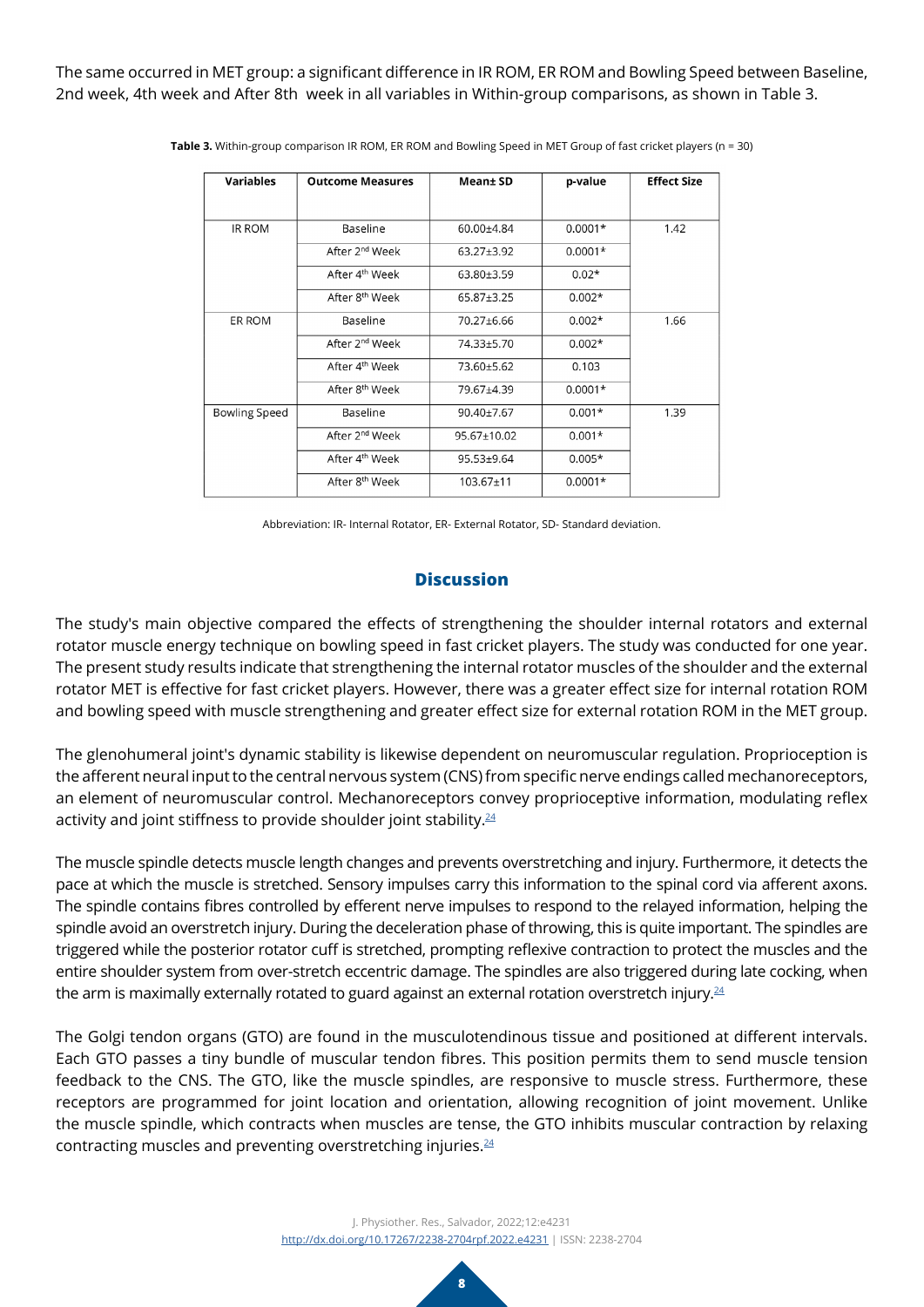Participants were homogeneous in both groups at baseline. Participants in the Strengthening group received strengthening of the shoulder internal rotators, and the MET group received the muscular energy technique of the shoulder external rotators. Changes in the rotational range of motion of the glenohumeral joint may be related to the repetitive activity of the shoulder joint causing microtrauma of muscles and ligament structures, causing permanent and repetitive stretching for the anterior capsule, which may produce contracture, especially in the posterior inferior capsule.[25](#page-9-18) Based on the results of this study, intrusion with rotational forces and retroversion in the bony humerus can create a rebound of activities. Develop a significant reduction in the range of medial and lateral rotation of the glenohumeral joint.[13](#page-9-4),[26](#page-9-19)

Some of the players have experienced weakness of shoulder internal and external rotators muscle. On the other hand, some players can deliver a ball more than 100 km/h. The speed gun was used to measure the speed of the ball. Both the Strengthening group and MET Group showed significant improvement in internal and external rotators' range of motion and bowling speed in the within-group analysis.

For future studies, a comparison between interventions may be suggested to identify whether one technique is superior to another. Thus, it is possible to think about the cost-effectiveness and efficiency of the rehabilitation process.

# **Conclusions**

The study concludes that a significant improvement in shoulder internal rotators and external rotators' strength leads to improved bowling speed, so the shoulder strength training protocol and muscle energy training can be incorporated for increasing the bowler's speed.

#### **Authors' contributions**

Singha P, Kumar P, and Chahal A participated in the conception, design of the study, analysis and/or interpretation of data, and approval of the manuscript version to be published. Singha P and Chahal A participated in the data acquisition. Singha P participated in the writing of the manuscript. Kumar P and Chahal A critically reviewed the manuscript for important intellectual content.

#### **Conflicts of interest**

No financial, legal, or political conflicts involving third parties (government, corporations and private foundations, etc.) have been declared for any aspect of the submitted work (including, but not limited to grants and funding, advisory board participation, study design, preparation of manuscript, statistical analysis, etc.).

#### **References**

<span id="page-8-0"></span>1. Lee J, Kim L, Song H, Kim S, Woo S. The Effect of Glenohumeral Internal Rotation Deficit on the Isokinetic Strength, Pain, and Quality of Life in Male High School Baseball Players. Ann Rehabil Med. 2015;39(2):183–90. [https://dx.doi.](https://dx.doi.org/10.5535%2Farm.2015.39.2.183) [org/10.5535%2Farm.2015.39.2.183](https://dx.doi.org/10.5535%2Farm.2015.39.2.183)

<span id="page-8-1"></span>2. Johnstone JA, Mitchell A, Hughes G, Watson T, Ford PA, Garrett AT. The Athletic Profile of Fast Bowling in Cricket: A Review. JStrength Cond Res. 2013;28(5):1465–73. [https://doi.org/10.1519/](https://doi.org/10.1519/jsc.0b013e3182a20f8c) [jsc.0b013e3182a20f8c](https://doi.org/10.1519/jsc.0b013e3182a20f8c)

<span id="page-8-2"></span>3. Axe MJ, Strube M, Osinski D, Andrews JR, Snyder-Mackler L. A speed distance-based classification system for injury prevention and research in international and domestic youth baseball players. Int J Sports Phys Ther. 2014;9(3):346–55. Cited: PMID: [24944853](https://pubmed.ncbi.nlm.nih.gov/24944853/).

<span id="page-8-3"></span>4. Sundaram B, Skn B, Karuppannan S. Glenohumeral rotational range of motion differences between fast bowlers and spin bowlers in elite cricketers. Int J Sports Phys Ther. 2012;7(6):576– 85. Cited: PMID: [23316421](https://pubmed.ncbi.nlm.nih.gov/23316421/).

<span id="page-8-4"></span>5. Wickington KL, Linthorne NP. Effect of Ball Weight on Speed, Accuracy, and Mechanics in Cricket Fast Bowling Katharine. Sports. 2017;5(1):18. <https://dx.doi.org/10.3390%2Fsports5010018>

<span id="page-8-5"></span>6. Ellenbecker TS, Roetert EP, Bailie DS, Davies GJ, Brown SW. Glenohumeral joint total rotation range of motion in elite tennis players and baseball pitchers. Med Sci Sport Exerc. 2002;(16):2052–6. [https://doi.org/10.1097/00005768-200212000-](https://doi.org/10.1097/00005768-200212000-00028) [00028](https://doi.org/10.1097/00005768-200212000-00028)

J. Physiother. Res., Salvador, 2022;12:e4231 <http://dx.doi.org/10.17267/2238-2704rpf.2022.e4231> | ISSN: 2238-2704